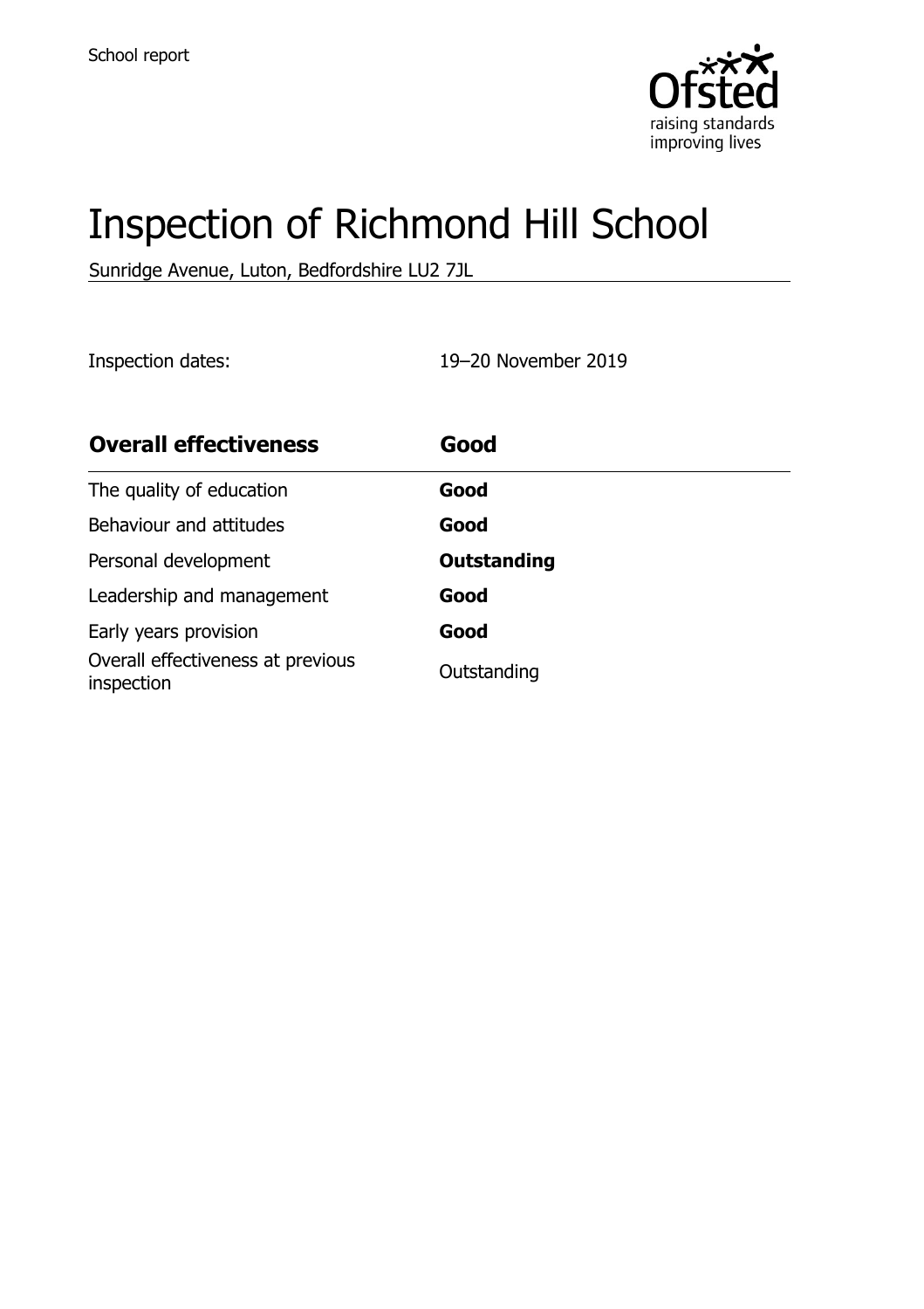

### **What is it like to attend this school?**

Pupils feel excited about coming to school. They enjoy learning because they get on so well with staff and they like seeing their friends. Pupils know if their friends are having a 'bad day' and 'look after each other if one of us is feeling sad'.

Staff want every pupil at the school to achieve as best they can. They plan activities that help pupils with different needs develop in their own way. Pupils learn well alongside one another, play nicely, eat meals and snacks without too much help, and build the skills to become more independent.

Pupils feel comfortable, happy and safe at school. Clear routines help to keep them safe. Staff supervise pupils well. Some pupils' behaviour can be difficult at times, so staff are vigilant to prevent pupils from hurting themselves or others.

Parents and carers know that staff are available to discuss any issues. They see the 'leaps and bounds' their children make, especially the ability to share more often, take turns and become more confident. Parents are pleased that their children understand and communicate more easily, improving their behaviour both at school and at home. Importantly, parents see the difference that staff make to improving their children's lives.

#### **What does the school do well and what does it need to do better?**

Leaders are ambitious and know what they want pupils to learn. Pupils' individual plans highlight the key objectives from their education, health and care (EHC) plans. Teachers design activities that are best suited to help pupils to meet the targets. Staff know how difficult it is to record those small steps and are looking at new ways to better assess pupils' progress. The curriculum meets pupils' needs well, but leaders know it can be even better. Their new 'roots, shoots and leaves' approach aims to weave pupils' social, emotional, physical and sensory needs through activities more precisely.

On the whole, pupils attend school frequently and behave extremely well. However, some become restless when teachers plan activities that do not take account of what pupils know and can do. Staff support pupils to stay focused and help them to overcome difficulties and complete the tasks. This helps pupils to concentrate for longer and grasp new concepts.

In the early years, reading, speaking and attention skills are a strong focus. Children carefully listen to stories, such as 'Jack and the Beanstalk', where staff model the use of phonics and expressive language well. Staff adapt the phonics programmes appropriately to meet children's specific and individual needs. Children learn different ways to say what they mean, and being able to be understood gives them confidence. Children benefit from a variety of activities and experiences in a wellresourced and nurturing learning environment.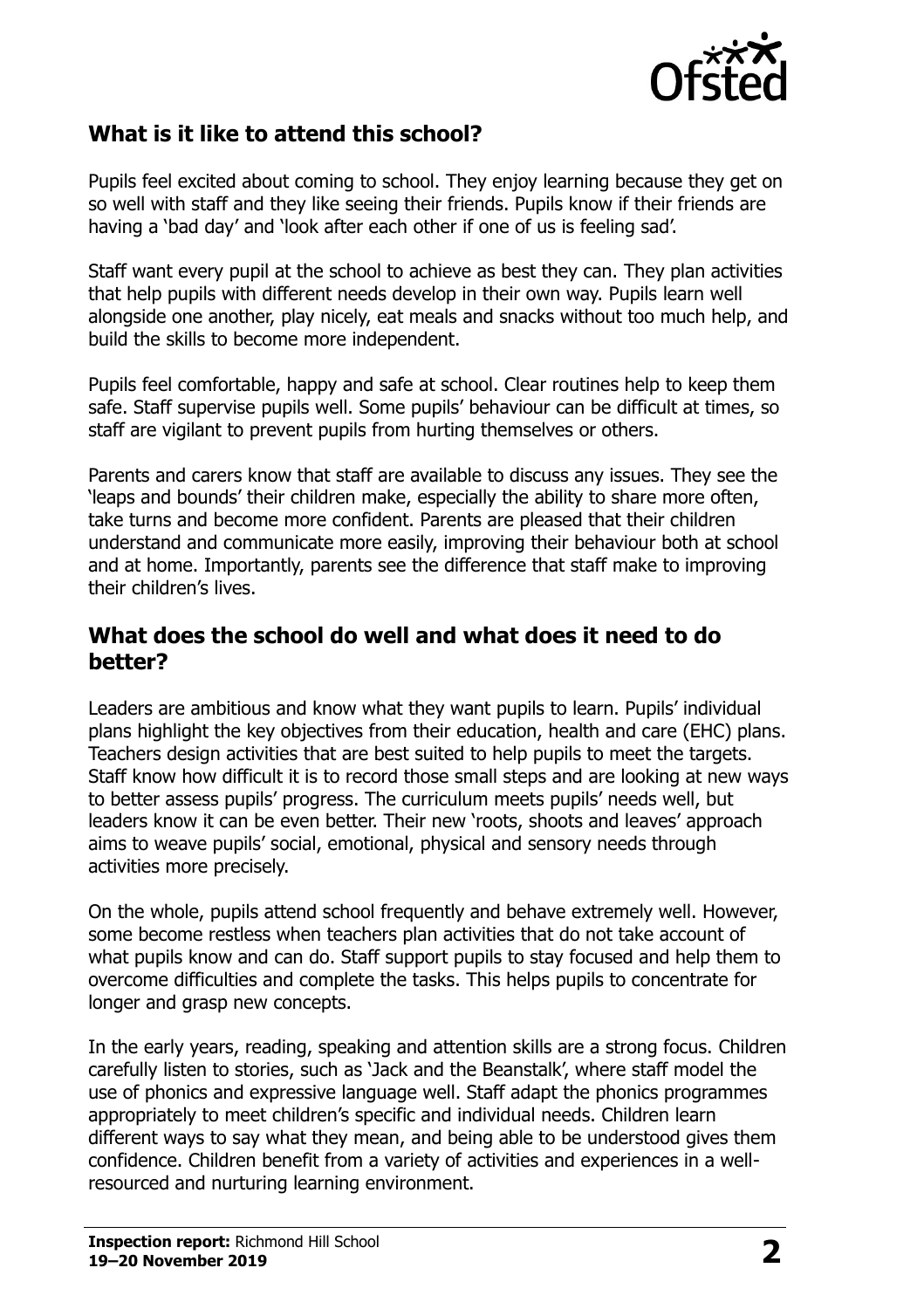

Typically, pupils join the school with very few independent life skills. They benefit from a fantastic programme that helps them become the delightful pupils they are. They learn the vital skills of how to eat without help and dress themselves, how to get on with other people, and how to learn. Lunchtimes are enjoyable occasions where everyone encourages good manners and the importance of healthy eating. As pupils progress through the school, they learn more advanced skills. They learn how to choose ingredients from shops, how to pay for them and how to cook meals. They help others through joining the school and ecology councils. The visits to places such as Warwick Castle give them memorable experiences and a great insight into how they can cope and succeed in the wider world.

The headteacher has brought a sense of purpose and clarity of vision to the school's work. Alongside other leaders, she has acted decisively and purposefully to identify the key aspects of how to move the school forward. Staff feel galvanised and excited by the changes and challenges ahead. While staff acknowledge there has been an increase in workload, many say this will improve once the new processes become familiar.

There is a small group of parents who are dissatisfied with the provision. The headteacher has tried hard to engage with the parents. She remains committed to working with this group of parents to resolve the issues.

While the role of governors in challenging leaders is new to some members of the governing body, they feel energised and keen to be involved in the next stage of the school's development. They bring a range of valuable experiences and different skills to their roles and these are now being matched to particular areas of responsibility. Records of governing body meetings show that governors are starting to hold leaders to account more effectively.

#### **Safeguarding**

The arrangements for safeguarding are effective.

Staff are vigilant. They know there are greater risks to pupils' well-being because pupils cannot always communicate how they are feeling. Staff know the pupils well. They have a detailed understanding of how pupils normally behave and are quick to spot and record anything unusual. They act as advocates for the pupils and help them to understand how to be safe and keep themselves safe.

Leaders have robust processes in place to minimise the risks to pupils' safety. Saferrecruitment processes are followed tightly. Safeguarding arrangements are given a high priority and staff understand and fulfil their safeguarding responsibilities well.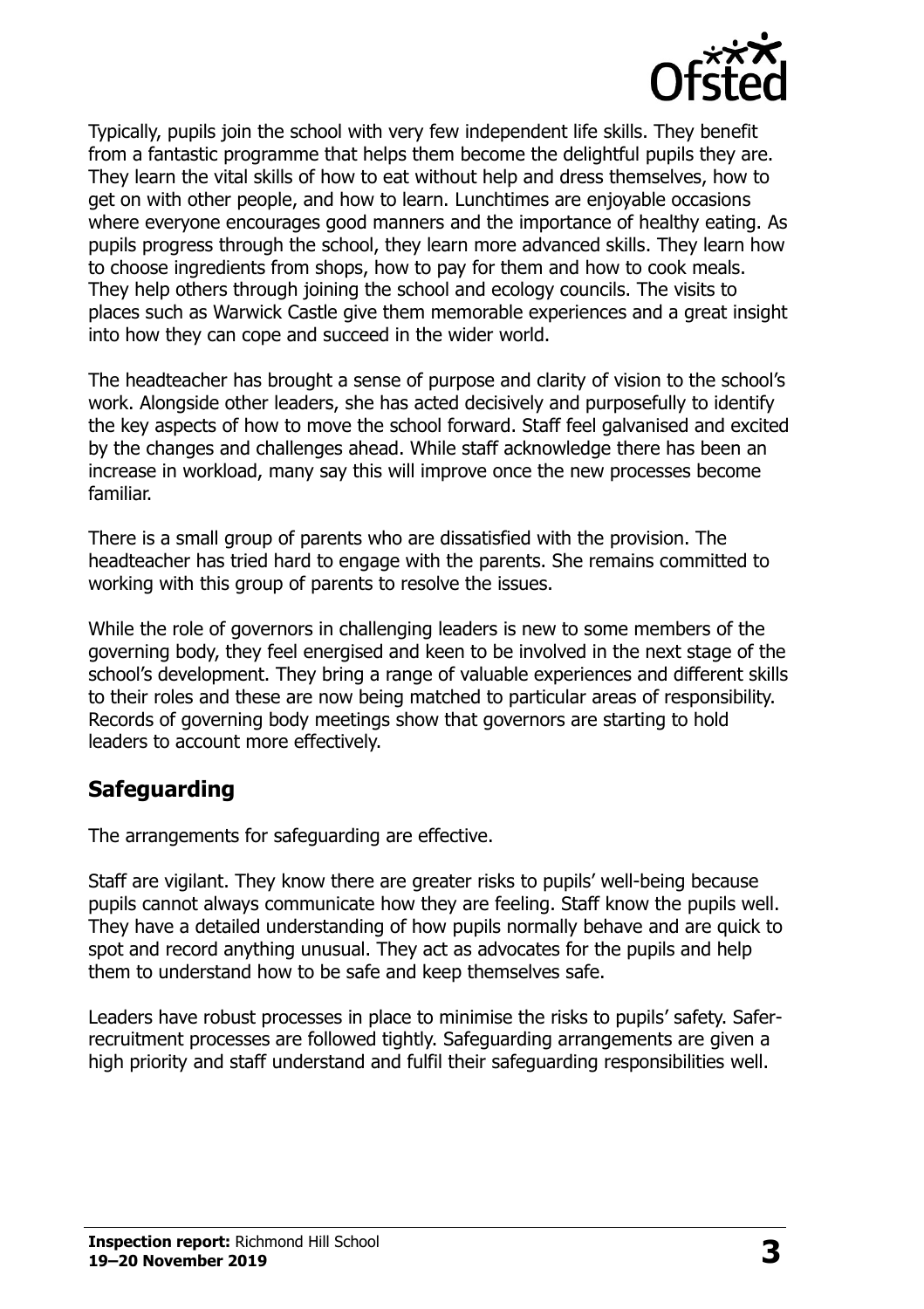

# **What does the school need to do to improve?**

# **(Information for the school and appropriate authority)**

- $\blacksquare$  For some pupils, particularly the most able pupils, the activities they complete are not matched closely enough to their specific needs. These pupils could make better progress. Leaders need to adapt their curriculum offer and teachers need to plan more precisely so that all pupils' learning is matched closely to what they know and can do, and what they need to learn next.
- A group of parents are dissatisfied with the provision the school offers but are not complaining directly to the school. This makes it very difficult for the headteacher to understand the issues raised. The headteacher needs to continue to work with the parents to resolve their concerns.
- Governors have not challenged leaders well enough over time. Leaders' work has not been scrutinised closely enough. Governors need to implement and check their new monitoring arrangements, so that they hold leaders to account effectively.

#### **How can I feed back my views?**

You can use [Ofsted Parent View](http://parentview.ofsted.gov.uk/) to give Ofsted your opinion on your child's school, or to find out what other parents and carers think. We use Ofsted Parent View information when deciding which schools to inspect, when to inspect them and as part of their inspection.

The Department for Education has further quidance on how to complain about a school.

If you're not happy with the inspection or the report, you can [complain to Ofsted.](http://www.gov.uk/complain-ofsted-report)

#### **Further information**

You can search for [published performance information](http://www.compare-school-performance.service.gov.uk/) about the school.

In the report, '[disadvantaged pupils](http://www.gov.uk/guidance/pupil-premium-information-for-schools-and-alternative-provision-settings)' refers to those pupils who attract government pupil premium funding: pupils claiming free school meals at any point in the last six years and pupils in care or who left care through adoption or another formal route.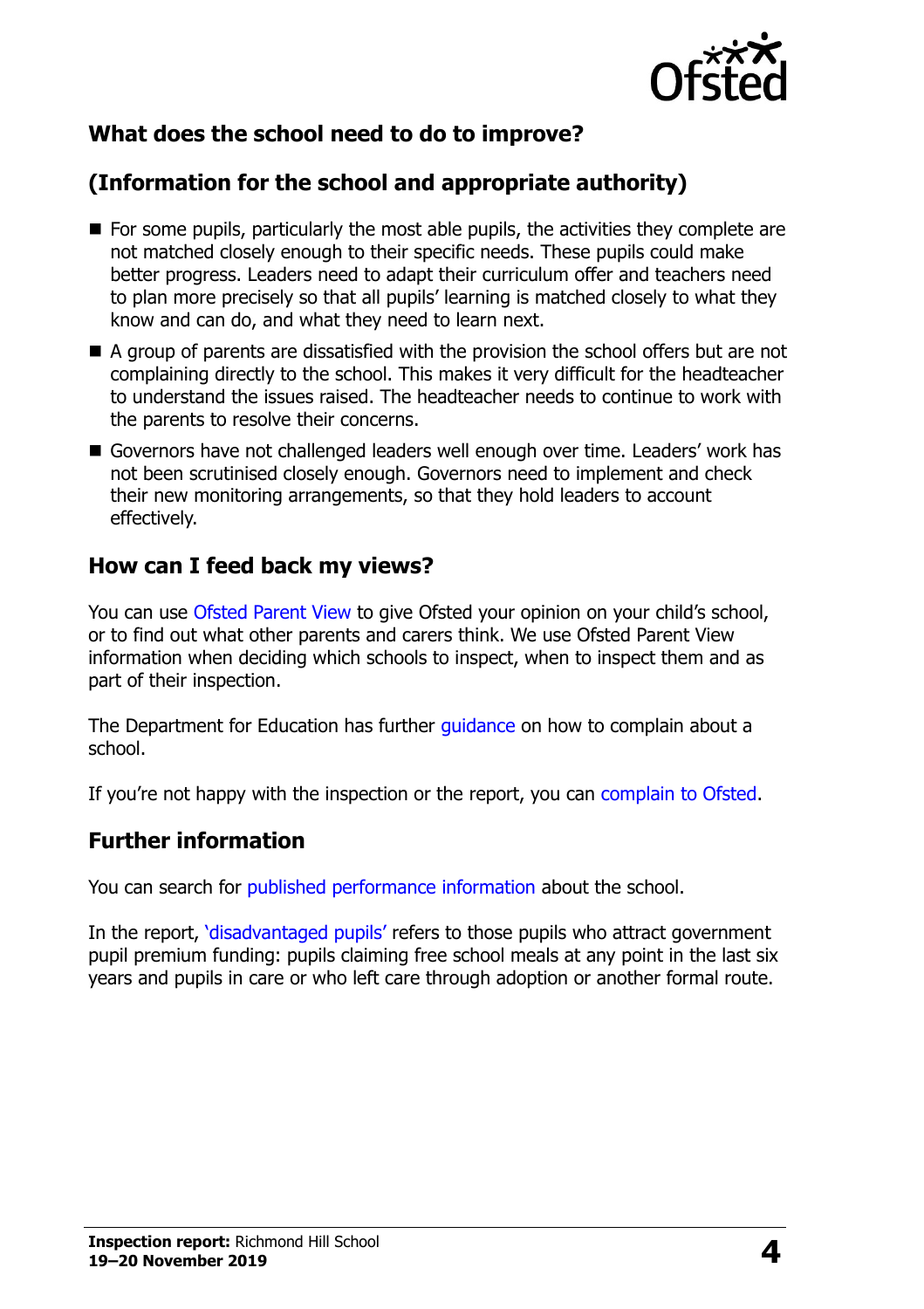

## **School details**

| Unique reference number             | 109743                        |
|-------------------------------------|-------------------------------|
| <b>Local authority</b>              | Luton                         |
| <b>Inspection number</b>            | 10110238                      |
| <b>Type of school</b>               | Special                       |
| <b>School category</b>              | Maintained                    |
| Age range of pupils                 | 5 to 11                       |
| <b>Gender of pupils</b>             | Mixed                         |
| Number of pupils on the school roll | 214                           |
| <b>Appropriate authority</b>        | The governing body            |
| <b>Chair of governing body</b>      | Bianca Spiteri                |
| <b>Headteacher</b>                  | Kathie Hughes                 |
| Website                             | www.richmondhill.luton.sch.uk |
| Date of previous inspection         | 2 October 2018                |

# **Information about this school**

- $\blacksquare$  The school caters for pupils with special educational needs and/or disabilities (SEND). All pupils have an EHC plan. Many have a diagnosis of autism and/or communication difficulties.
- $\blacksquare$  The school is based on two sites:
	- Richmond Hill (East) on Crawley Green Road, Luton LU2 9TL caters for Year 1 to Year 3 pupils (and provides for some Reception-age children)
	- Richmond Hill School (West) on Sunridge Avenue, Luton LU2 7JL caters for Year 3 to Year 6 pupils.
- A new headteacher joined the school in September 2019.
- There is a new leadership structure in place, with deputy and assistant headteachers on both sites.
- A new chair and vice chair of the local governing body have been appointed since the previous inspection.

# **Information about this inspection**

We carried out this inspection under section 5 of the Education Act 2005.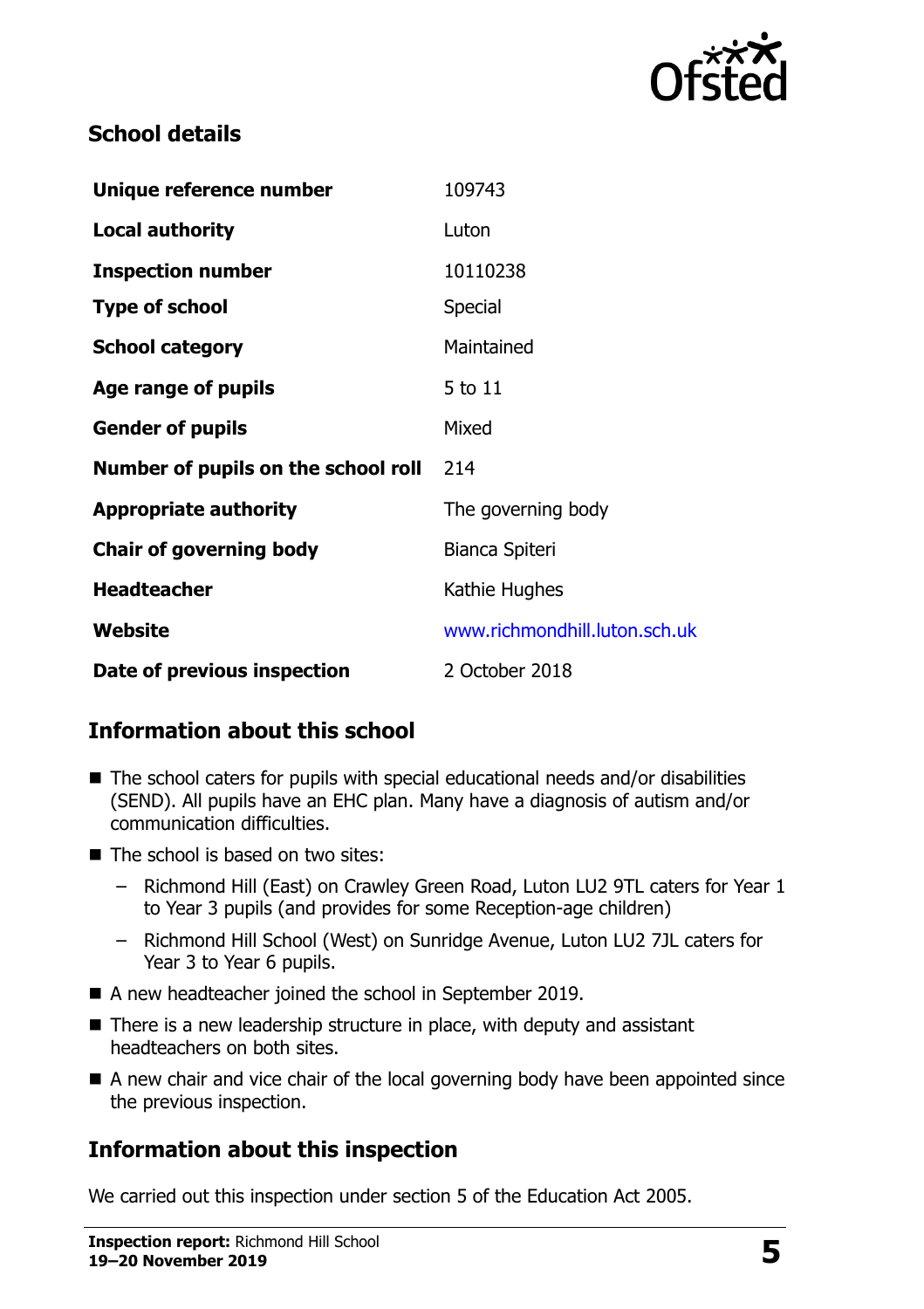

- We visited a range of classes across both sites. We looked in detail at reading, writing, mathematics, physical education, and personal, social, and health education. We met with curriculum leaders, teachers and pupils, and looked at pupils' work in these subjects. We also spoke with pupils and staff about different aspects of the school.
- We spoke with the headteacher, other senior leaders, a group of governors, including the chair and the vice chair, other staff and the school's link adviser from the local authority.
- We scrutinised a range of information from the school, including leaders' selfevaluation, the development plan, and behaviour, attendance and safeguarding records. Inspectors reviewed minutes of governing body meetings.
- We considered the 50 responses to Ofsted's online questionnaire, Parent View, and the free-text option. We also considered the responses of the 127 staff who completed Ofsted's survey of staff views, and the 58 responses to Ofsted's pupil survey.

#### **Inspection team**

| John Randall, lead inspector | Her Majesty's Inspector |
|------------------------------|-------------------------|
| John Daniell                 | Ofsted Inspector        |
| John Craig                   | Ofsted Inspector        |